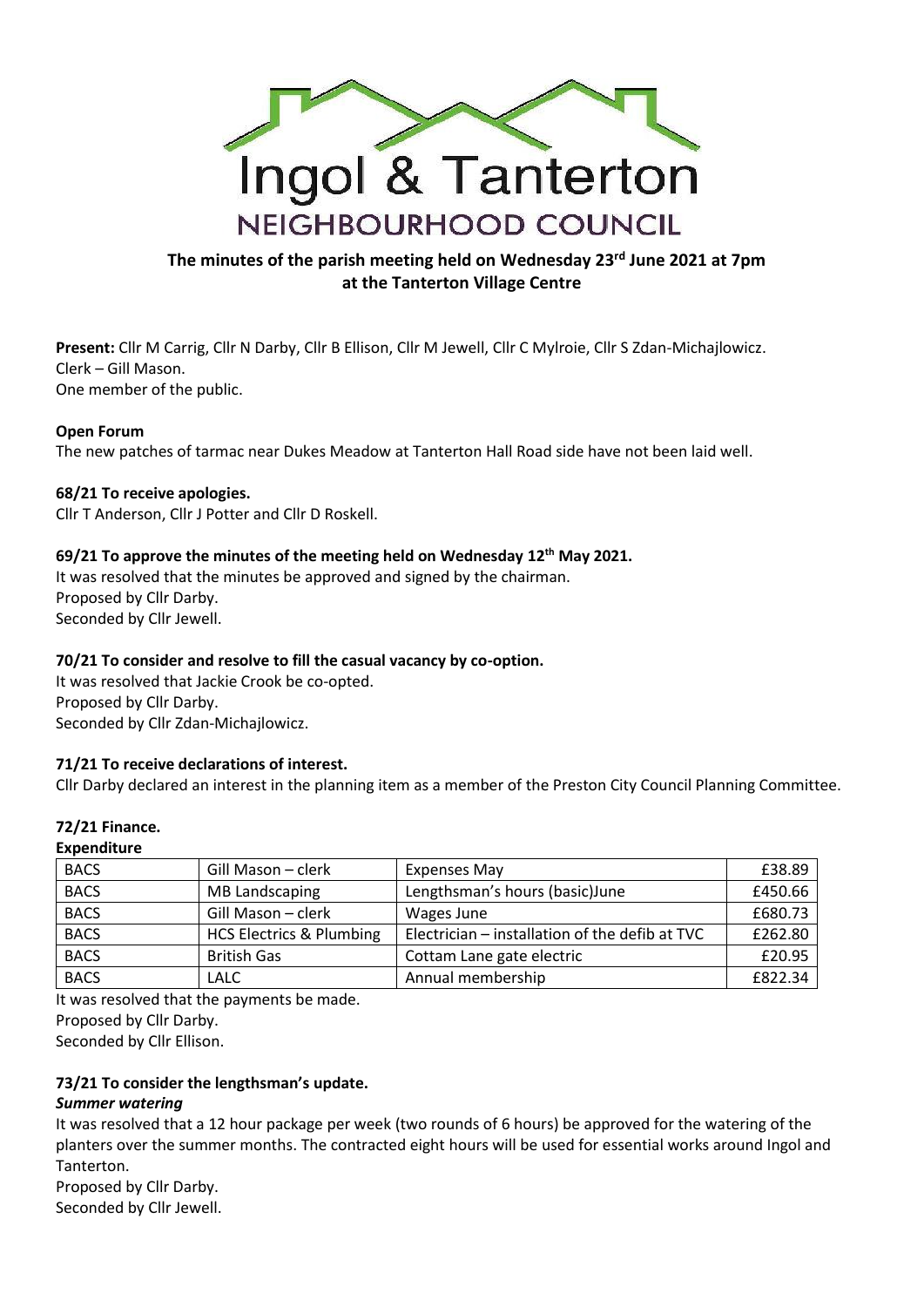## *Purchase of plants for the summer season*

It was resolved that a budget of £1500 be approved for the purchase of plants. The lengthsman will be asked which supplier he would prefer to use and so the plants can be ordered and planted within the next two weeks. Proposed by Cllr Ellison. Seconded by Cllr Darby.

## *Outstanding work already approved*

The ITNC would like the outstanding work finished by the end of July. This includes the signage siting, weed spraying, edging and the bench siting.

## **74/21 To consider planning matters and applications.**

06/2021/0855 Proposal: Single storey side and rear extension (resubmission of previously approved application 06/2017/0319) Site Address: 4, St Margaret's Close, Preston, PR2 3ZU.

The ITNC object to the application and has the following observation:

The extension would go up to the boundary wall which means there would be no access to the rear of the property to retrieve recycle bins etc.

06/2021/0361 Proposal: Discharge of conditions no.6 (Phasing Scheme For The Residential Development) no.36 (Travel Plan Framework) attached to planning permission 06/2017/0757 Site Address: Phases D, E and F / Parcel 2, Ingol Golf and Squash Club, Tanterton Hall Road, Preston, PR2 7BY. The ITNC support the application.

06/2021/0741 Proposal: Single storey side and rear extension following demolition of existing detached garage Site Address: 9 The Avenue, Ingol, Preston, PR2 7AX.

The ITNC has no objection if the lounge wall is classed as the main wall.

06/2021/0778 Proposal: Rear orangery following demolition of the existing conservatories Site Address: 31, Lower Greenfield, Preston, PR2 3ZT. The ITNC has no observations.

Planning Update:

06/2021/0507 Boundary wall on plot A Ingol Golf Course. – Proposed change granted.

# **75/21 Reports from the neighbourhood council working groups:**

## *Neighbourhood council review working group.*

The survey has been advertised in the newsletter and is live on the website for residents to complete.

# *ITNC communications working group.*

The next newsletter will be printed and circulated in August. Survey posters will be placed in public places including the library.

## *Outreach to community groups working group.*

The sensory garden project event will now take place on the  $27<sup>th</sup>$  August. The ITNC would like the minutes from the Intact meetings and they will be requested again. Cllr Mylroie joined the working group.

## *Tanterton shops area improvement working group.*

No update.

# *Planter sponsorship working group – to consider and adopt the sponsorship policy.*

It was resolved that the policy be adopted. Proposed by Cllr Darby. Seconded by Cllr Ellison.